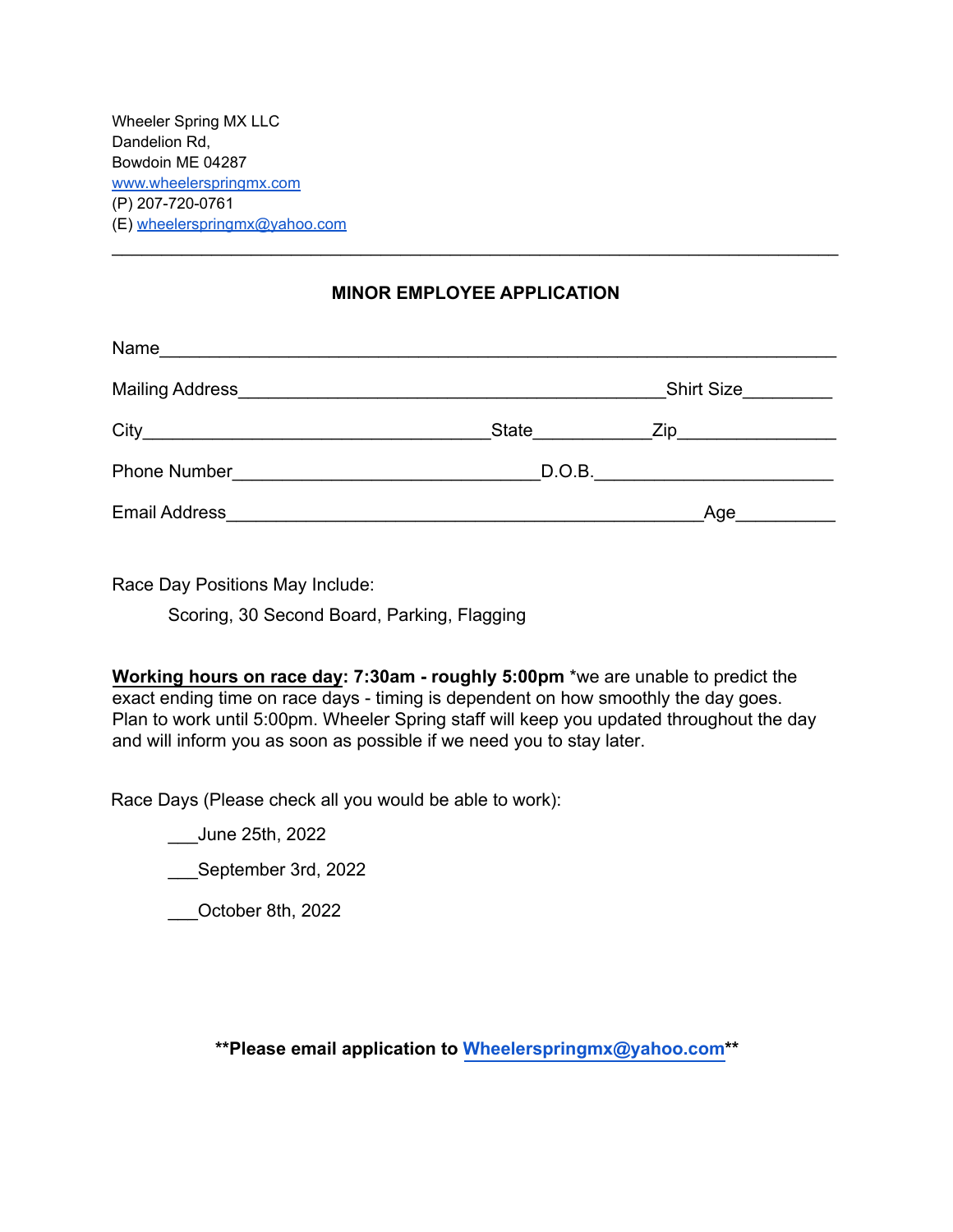Wheeler Spring MX LLC Dandelion Rd, Bowdoin ME 04287 [www.wheelerspringmx.com](http://www.wheelerspringmx.com) (P) 207-720-0761 (E) [wheelerspringmx@yahoo.com](mailto:wheelerspringmx@yahoo.com)

### **MINOR PERMISSION**

\_\_\_\_\_\_\_\_\_\_\_\_\_\_\_\_\_\_\_\_\_\_\_\_\_\_\_\_\_\_\_\_\_\_\_\_\_\_\_\_\_\_\_\_\_\_\_\_\_\_\_\_\_\_\_\_\_\_\_\_\_\_\_\_\_\_\_\_\_\_\_\_\_

Date:\_\_\_\_\_\_\_\_\_\_\_\_\_\_\_\_\_\_\_\_\_\_

To: Wheeler Spring MX LLC (WSMX)

I, \_\_\_\_\_\_\_\_\_\_\_\_\_\_\_\_\_\_\_\_\_\_\_\_\_ give, \_\_\_\_\_\_\_\_\_\_\_\_\_\_\_\_\_\_\_\_\_\_\_\_\_ permission to work at WSMX, on all dates in 2022. I understand that working at a motocross track is very dangerous, and could result in my child being seriously injured or killed, and I have explained this to my child. We have read and signed a release and waiver of liability and indemnity agreement, which is attached to this permission slip. The release that I have signed is good for dates in 2022. If my child should be injured or worse while working at WSMX, I may be reached at:

| Home Phone: |
|-------------|
|-------------|

| Work Phone: |
|-------------|
|-------------|

| Parent/ Guardian's Signature: |              |     |
|-------------------------------|--------------|-----|
| <b>Printed Name:</b>          |              |     |
| Mailing Address:              |              |     |
| City                          | <b>State</b> | ∠ıp |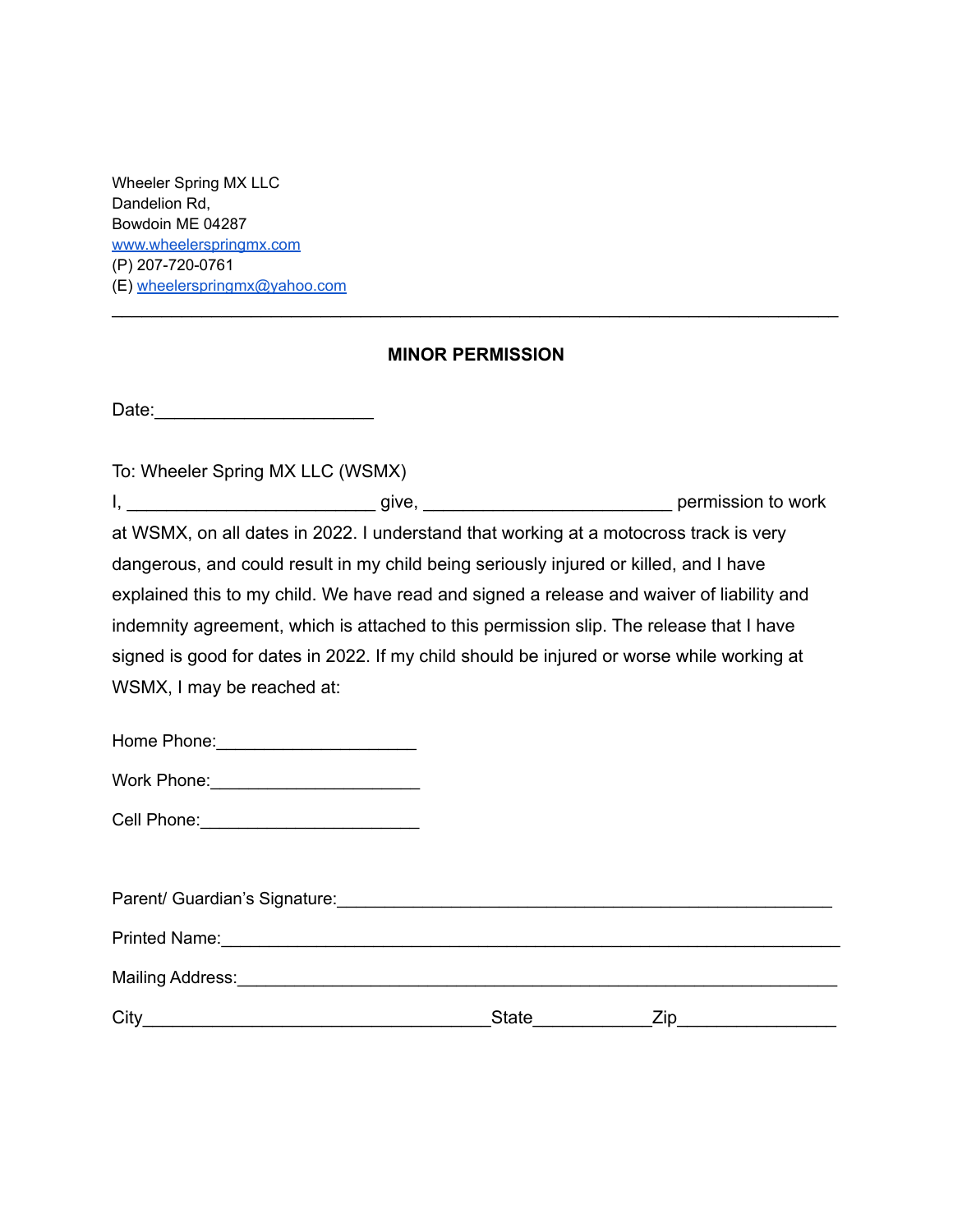### **MINOR RELEASE AND WAIVER OF LIABILITY & INDEMNITY AGREEMENT (READ CAREFULLY BEFORE SIGNING)**

All Races @ WSMX, Dandelion Road, Bowdoin, Maine ALL DATES IN 2022

IN CONSIDERATION for allowing in the below MINOR participant to compete, officiate, observe, work for, ar participate ("participate") in any way in the above event and/or activities ("EVENT(S)") and/or being permitted to enter for any purpose an RESTRICTED AREA (defined as any area requiring special authorization, credentials or permission to enter or any area to which admission by the general public is restricted or prohibited, including, but not limited to, the competition area and a hot pit or paddock area), EACH OF THE UNDERSIGNED, for himself/herself, his/her personal representatives, and next of kin agrees that:

\_\_\_\_\_\_\_\_\_\_\_\_\_\_\_\_\_\_\_\_\_\_\_\_\_\_\_\_\_\_\_\_\_\_\_\_\_\_\_\_\_\_\_\_\_\_\_\_\_\_\_\_\_\_\_\_\_\_\_\_\_\_\_\_\_\_\_\_\_\_\_\_\_\_\_\_

1. The MINOR AND PARENT OR GUARDIAN will immediately inspect the RESTRICTED AREA upon entering it and warrants that their entry therein and/or the MINOR'S EVENT(S). participation constitutes an acknowledgment that they have inspected the RESTRICTED AREA and find it safe and reasonably suited for the purpose of its use. The undersigned agree that if at any time in the RESTRICTED AREA they believe something is unsafe, it will be brought to the attention of an official, and they will remove themselves from the RESTRICTED AREA and the MINOR will withdraw from participation in the EVENT(S).

2. THE MINOR AND PARENT OR GUARDIAN HEREBY ASSUME FULL RESPONSIBILITY FOR AND RISK OF BODILY INJURY, DEATH OR PROPERTY DAMAGE due to negligence of the RELEASEES (as identified below) or otherwise, while in or upon the RESTRICTED AREA for any purpose and/or while participating in any way in the EVENT(S). The undersigned recognize and understand that there are risks and dangers associated with participation in the EVENT(S) and admission within the RESTRICTED AREA could cause severe bodily injury, disability and death. Further, the risks and dangers may be caused by the negligent failure to act on the RELEASEES and others. All of the risks and dangers associated with participating in the EVENT(S) and/or entry into the RESTRICTED AREA are assumed not withstanding.

3. THE MINOR AND PARENT OR GUARDIAN release, waive, discharge and covenant not to sue the promoters, participants, associations, sanctioning organizations, (or any affiliates thereof), track operators, track owners, officials, vehicle owners, riders, pit crew, all persons in the RESTRICTED AREA, sponsors, advertisers, owners, lessees and lessors of the premises used to conduct the EVENT(S), premises and event inspectors, surveyors, brokers/underwriters, consultants and others who give recommendations, directions or instructions or engage in risk evaluation or loss control activities regarding the premises or EVENT(S) and, for each of them, their officers, agents, and employees (all for the purpose herein referred to as "RELEASEES"), from all liability to ourselves, the undersigned, our personal representatives, assigns, executors, heirs, and next of kin for any and all claims, demands, losses or damages of the MINOR and/or parent or guardian on account of any injury including, but not limited to, the death or injury of the parent/guardian or MINOR or damage to property, all of which is caused or alleged to be caused by the negligence of the RELEASEES or otherwise.

4. THE PARENT AND/OR GUARDIAN hereby agrees to indemnify, and save and hold harmless, the RELEASEES and each of them from loss, liability damage, or cost they may occur due, in any manner or degree, to the presence of the parent/guardian or the MINOR in the RESTRICTED AREA, or related in any way to their participation in, or presence at, the EVENT(S) and whether caused by negligence of the RELEASEES or otherwise. The parent and/or guardian further recognize and agree they are executing this Waiver and Release of Liability and Indemnity Agreement on behalf of themselves and on behalf of the MINOR. 5. This Release and Waiver of Liability, Assumption of Risk, and Indemnity Agreement extends to all acts of negligence by the RELEASEES, INCLUDING NEGLIGENT RESCUE OPERATIONS and is intended to be as broad and inclusive as Is permitted by the laws of the State or Province in which the EVENT(S) is/are conducted, and that if any portion thereof is held invalid, it is agreed that the balance shall, by notwithstanding, continue in full legal force and effect. THE PARENT OR GUARDIAN HAS READ AND VOLUNTARILY SIGNS THE WAIVER AND RELEASE OF LIABILITY AND INDEMNITY AGREEMENT AND DOES SO VOLUNTARILY AND WITH THE UNDERSTANDING THAT SUBSTANTIAL RIGHTS ARE BEING GIVEN UP. WE FURTHER ACKNOWLEDGE THAT FAILURE TO NOTARIZE THIS AGREEMENT SHALL NOT AFFECT ITS VALIDITY.

| Parent/ Guardian                                                                     | Date  |  |  |  |
|--------------------------------------------------------------------------------------|-------|--|--|--|
| (lnitials) I represent that I have sole legal custody or am the sole parent/guardian |       |  |  |  |
| Printed Name of MINOR Participant                                                    | D.O.B |  |  |  |
| Printed Name of Parent/ Guardian                                                     |       |  |  |  |